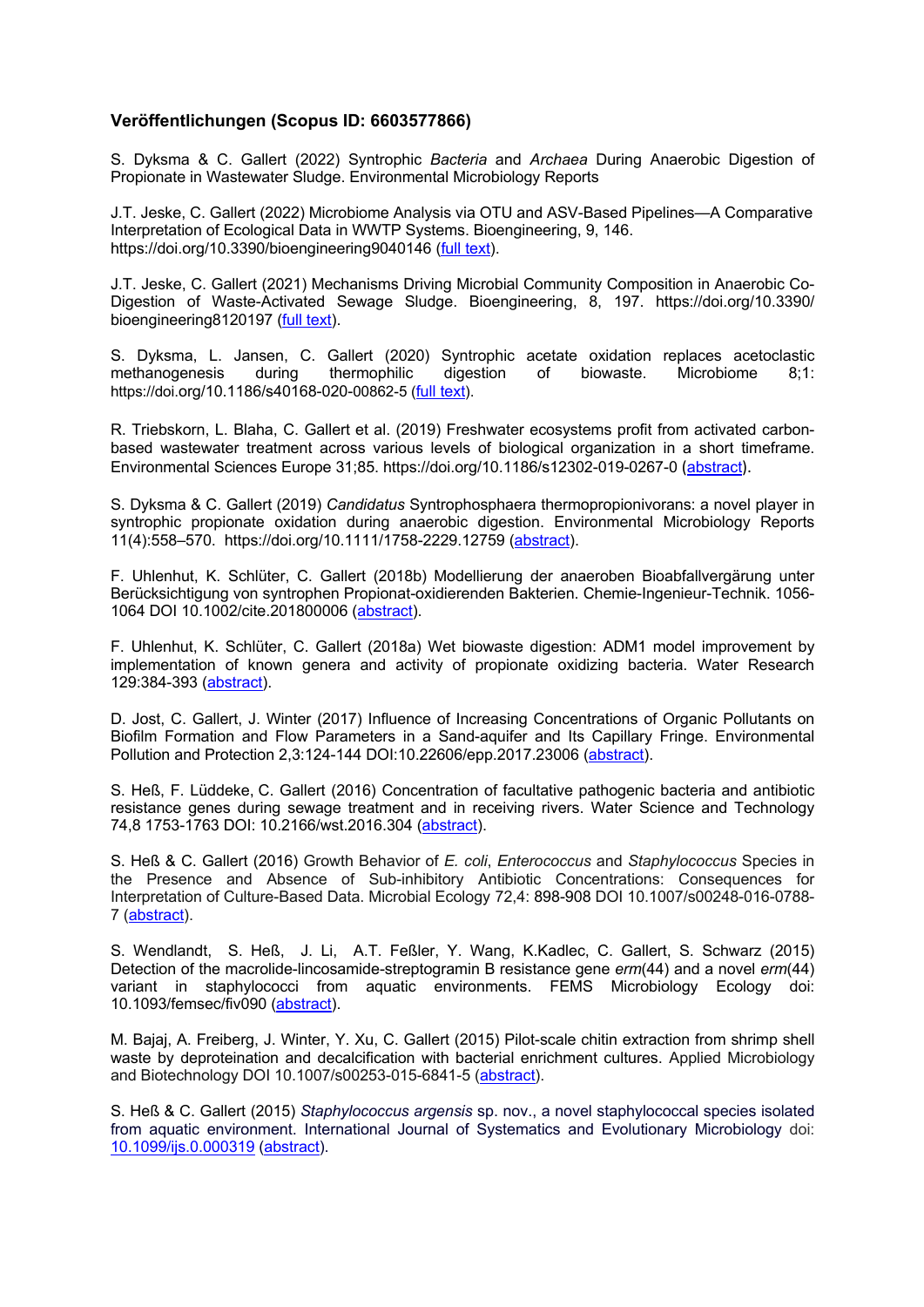S. Heß & C. Gallert (2015) Sensitivity of antibiotic resistant and antibiotic susceptible *Escherichia coli*, Enterococcus and Staphylococcus strains against ozone. Journal of Water and Health, 13:1020-1028. doi:10.2166/wh.2015.291 (abstract)

C. Li, Ch. Mörtelmaier, J. Winter & C. Gallert (2015b) Co-digestion of wheat and rye bread suspensions with source-sorted municipal biowaste. Waste Management 40:63–71 (abstract).

D. Jost, Ch. M. Haberer, P. Grathwohl, J. Winter and C. Gallert (2015) Oxygen Transfer in a Fluctuating Capillary Fringe: Impact of Microbial Respiratory Activity; Vadose Zone Journal doi:10.2136/vzj2014.04.0039 (abstract).

P. Hron, D. Jost, P. Bastian, C. Gallert, J. Winter, and O. Ippisch (2015) Application of Reactive Transport Modeling to Growth and Transport of Microorganisms in the Capillary Fringe. Vadose Zone Journal doi:10.2136/.vzj2014.07.0092 (abstract).

C. Li, Ch. Mörtelmaier, J. Winter & C. Gallert (2015a) Microbial Community Shifts during Biogas Production from Biowaste and/or Propionate. Bioengineering 2 (1): 35-53 (abstract).

F. Lüddeke, S. Heß, C. Gallert, J. Winter, H. Güde, H. Löffler (2015) Removal of total and antibiotic resistant bacteria in advanced wastewater treatment by ozonation in combination with different filtering techniques. Water Research 69,1: 243–251 (abstract).

M. Scheurer, S. Heß, F. Lüddeke, F. Sacher, H. Güde, H. Löffler and C. Gallert (2015) Removal of micropollutants, facultative pathogenic and antibiotic resistant bacteria in a full-scale retention soil filter receiving combined sewer overflow. Environmental Science: Processes & Impacts 17;1,186-196 (abstract).

S. Heß & C. Gallert (2014) Resistance behavior of inducible clindamycin-resistant staphylococci from from aquatic environments and clinical samples; Journal of Medical Microbiology 63:1446-1453 (abstract).

P. Hron, D. Jost, P. Bastian, C. Gallert, J. Winter, O. Ippisch (2014) Numerical simulation of growth of *Escherichia coli* in unsaturated porous media. In: De.arxiv.org. 14 pages; (abstract) https://arxiv.org/abs/1407.3743

D. Jost, J. Winter, C. Gallert (2014). Non-invasive quantification of GFP-labeled *Escherichia coli* in the capillary fringe by fluorescence intensity; Vadose Zone Journal VZJ-2014-03-0028-PCF (abstract).

Ch. Mörtelmaier, C. Li, J. Winter, C. Gallert (2014) Fatty acid metabolism and population dynamics in a wet biowaste digester during re-start after revision. Bioresource Technology 166:479–484 (abstract).

C. Li, Ch. Mörtelmaier, J. Winter, C. Gallert (2014) Effect of moisture of municipal biowaste on start-up and efficiency of mesophilic and thermophilic dry anaerobic digestion; Bioresource Technology 168:23–32 (abstract).

S. Heß & C. Gallert (2014) Demonstration of staphylococci with inducible macrolide-lincosamidestreptogramin B resistance  $MLS<sub>B</sub>$  in sewage and river water and of the capacity of anhydroerythromycin to induce MLSB. FEMS Microbiology Ecology 88,1: 48-59, (abstract).

H. Neidhardt, Z. Berner, D. Freikowski, A. Biswas, S. Majumder, J. Winter, C. Gallert, D. Chatterjee, S. Norra (2014) Organic carbon induced mobilization of iron and manganese in a West Bengal aquifer and the muted response of groundwater arsenic concentrations. Chemical Geology 367, 28, 51-62 (abstract).

Y. Xu, M. Bajaj, R. Schneider, S. L. Grage, A. S. Ulrich, J. Winter, C. Gallert (2013) Transformation of the matrix structure of shrimp shells during bacterial deproteination and demineralization. Microbial Cell Factories 12:90 doi:10.1186/1475-2859-12-90 (abstract).

R. Triebskorn et al. (2013) SchussenAktiv plus: reduction of micropollutants and of potentially pathogenic bacteria for further water quality improvement of the river Schussen, a tributary of Lake Constance, Germany. Environmental Sciences Europe 25:2,9 pages (abstract).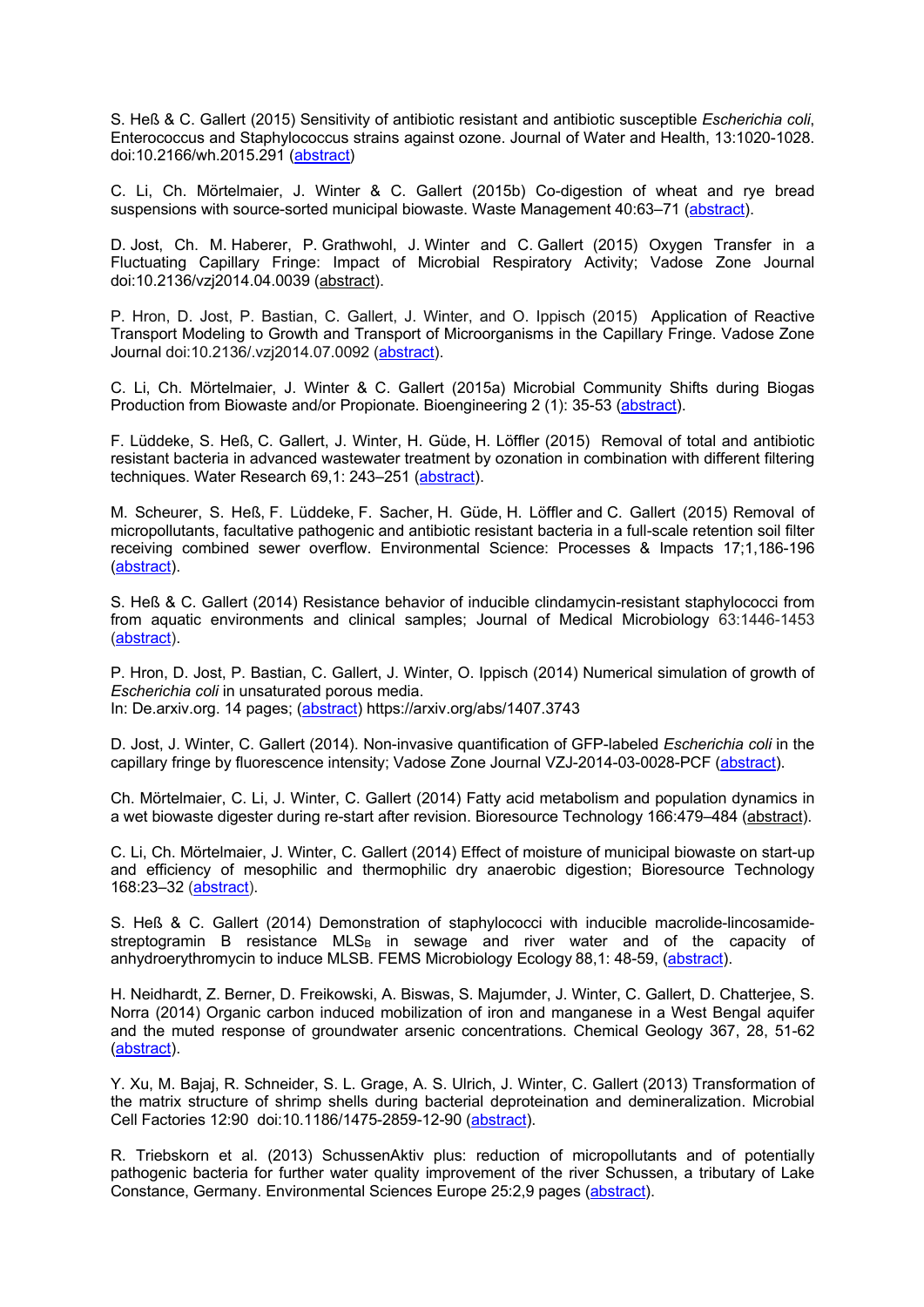D. Freikowski, J. Winter, C. Gallert (2013) Effect of carbon sources and of sulfate on microbial arsenic mobilization in sediments of West-Bengal, India. Ecotoxicology and Environmental Safety 91, 139–146 (abstract).

M. Felchner-Zwirello, J. Winter, C. Gallert (2013) Interspecies distances between propionic acid degraders and methanogens in syntrophic consortia for optimal hydrogen transfer. Applied Microbiology and Biotechnology 97 (20) 9193-9205 (abstract).

Schmidt S., J. Winter, C. Gallert (2012) Long-term effects of antibiotics on the elimination of chemical oxygen demand, nitrification, and viable bacteria in laboratory-scale wastewater treatment plants. Archives of Environmental Contamination and Toxicology 63, 354-364 (abstract).

M. Felchner-Zwirello, J. Winter, C. Gallert (2012) Mass spectrometric identification of 13C- labeled metabolites during anaerobic propionic acid oxidation. Chemistry & Biodiversity 9, 376-384 (abstract).

Sudarno, J. Winter, C. Gallert (2011) Effects of varying salinity, temperature, ammonia and nitrous acid concentrations on nitrification of saline wastewater in fixed-bed reactors. Bioresource Technology 102, 5665-5673 (abstract).

M. Bajaj, J., Winter, C., Gallert (2011) Effect of deproteination and deacetylation conditions on viscosity of chitin and chitosan extracted from Crangon crangon shrimp waste. Biochemical Engineering Journal 56, 51-62 (abstract).

M. Bajaj, E. Eiche, Th. Neumann, J. Winter, C. Gallert (2011) Hazardous concentrations of selenium in soil and groundwater in North-West India. Journal of Hazardous Materials 189, 640-646 (abstract).

D. Jost, J. Winter, C. Gallert (2011) Water and oxygen dependence of *Pseudomonas putida* growing in silica sand capillary fringes. Vadose Zone Journal 10, 532-540 (abstract).

A. Sirotkin, J. Winter, G. Schakirov, C. Gallert (2010) Modifikation eines Belebungsbeckens zur Elimination von Stickstoff und Phosphor. Korrespondenz Abwasser 57,12 1213-1220 (abtract).

D. Freikowski, J. Winter, C. Gallert (2010) Hydrogen formation by arsenate reducing Pseudomonas putida, isolated from arsenic-contaminated groundwater in West-Bengal, India. Applied Microbiology and Biotechnology 88, 1363-1371 (abstract a).

S.E. Nayono, C. Gallert, J. Winter (2010) Co-digestion of press water and food waste in a biowaste digester for improvement of biogas production. Bioresource Technology 101, 18, 6987-6993 (abstract ).

M. Bajaj, C. Gallert, J. Winter (2010) Effect of phenol addition on COD and nitrate removal in an anoxic suspension reactor. Bioresource Techology 101,14, 5159-5167 (abstract al.

P. An, J. Winter, C. Gallert (2010) Schwermetalle in versickerndem Abwasser - Sind undichte Kanäle eine Gefahr für Boden und Grundwasser? Korrespondenz Abwasser 57,7, 653-663 (abstract a).

D. Jost, J. Winter, C. Gallert (2010) Distribution of aerobic motile and non-motile bacteria within the capillary fringe of silica sand. Water Research 44 1279-1287 (abstract a).

Sudarno, S. Bathe, J. Winter, C. Gallert (2010) Nitrification in fixed-bed reactors treating saline wastewaters. Applied Microbiology Biotechnology 85, 2017-2030 (abstract  $\boxtimes$ ).

S.E. Nayono, C. Gallert, J. Winter (2010) Anaerobic digestion of liquid residue (Press Water) from organic fraction of a municipal solid waste composting plant. Waste Management 30 1828-1833 (abstract  $\mathbb{Z}$ ).

M. Bajaj, C. Gallert, J. Winter (2009) Phenol degradation kinetics of an aerobic mixed culture. Biochemical Engineering Journal 46,2 205-209 (abstract a).

S.E. Nayono, C. Gallert, J. Winter (2009) Food waste as a co-substrate in a fed-batch anaerobic biowaste digestor for constant biogas supply. Water Science andTechnology 59,6 1169-1178 (abstract ).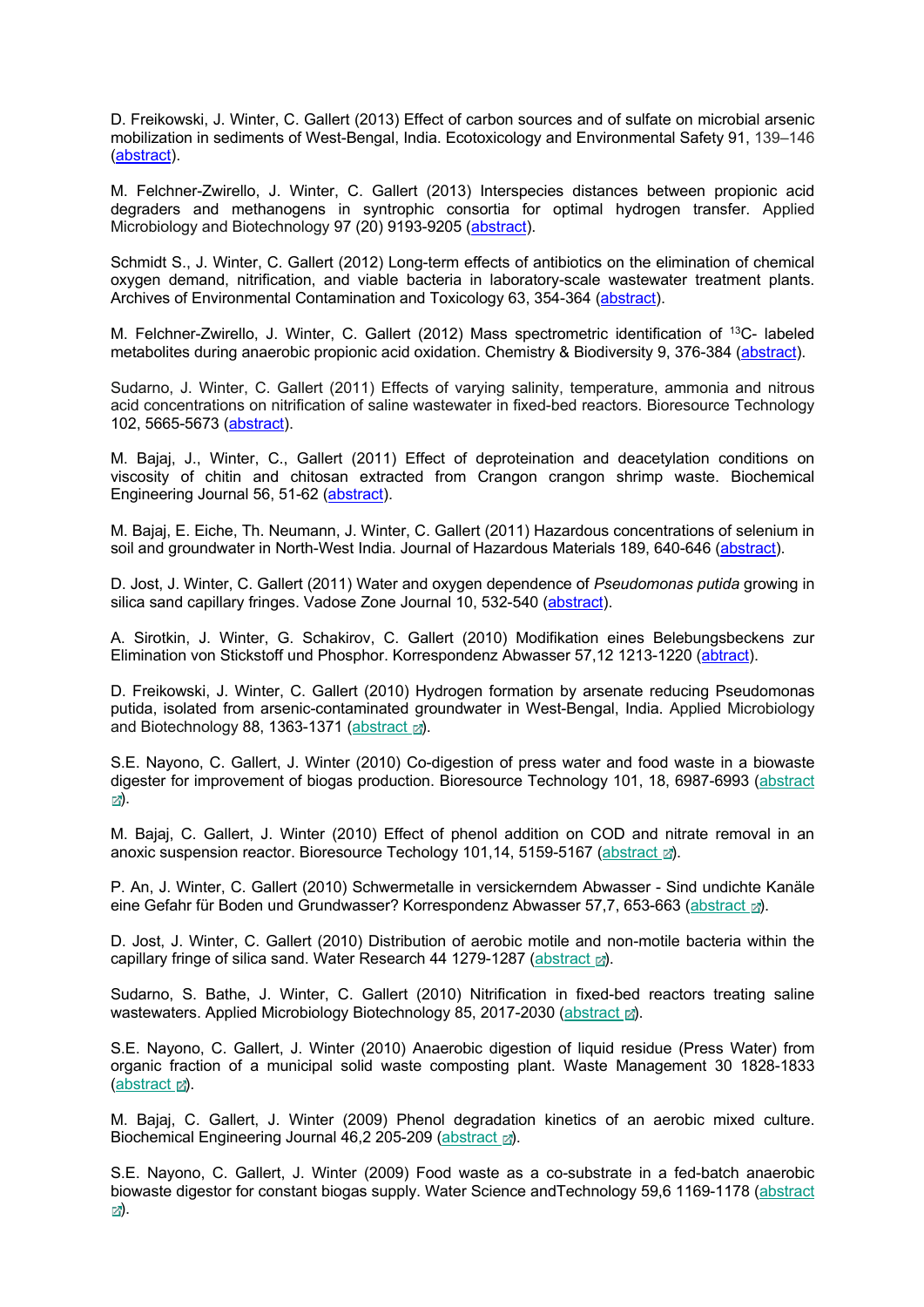M. Bajaj, C. Gallert, J. Winter (2008) Effect of Co-Substrates on Aerobic Phenol Degradation by Acclimatized and Non-acclimatized Enrichment Cultures. Engineering in Life Sciences 8(2), 125-131 (abstract  $\mathbb{Z}$ ).

M. Bajaj, C. Gallert, J. Winter (2008) Biodegradation of high phenol containing synthetic wastewater by an aerobic fixed bed reactor. Bioresource Technology 99(17), 8376-8381 (abstract  $\mathbb{B}$ ).

Y. Xu, C. Gallert, J. Winter (2008) Chitin purification from shrimp wastes by microbial deproteination and decalcification. Applied Microbiology and Biotechnology 79(4) 687-697 (abstract  $\mathbb{E}$ ).

M. Bajaj, C. Gallert, J. Winter (2008) Anaerobic biodegradation of high strength 2-Chlorophenol containing synthetic wastewater in an fixed bed reactor. Chemosphere 73(5), 705-710 (abstract  $\alpha$ ).

M. Bajaj, C. Gallert, J. Winter (2008) Treatment of phenolic wastewater in an anaerobic fixed bed reactor (AFBR) – Recovery after shock loading. Journal of Hazardous Materials Epub (abstract  $\vec{m}$ ).

C. Gallert, J. Winter (2008) Propionic acid accumulation and degradation during start-up of anaerobic biowaste digestion. Bioresource Technology 99(1): 170-178 (abstract).

J. Xu, C. Gallert, J. Winter (2007) Multiple antibiotic resistances of Enterococcus isolates from raw and sand-filtered sewage. Applied Microbiology and Biotechnology 74(2): 493-500 (abstract).

K. Fund, C. Gallert, J. Winter (2005) Antibiotic resistance of bacteria in raw and biologically treated sewage and in groundwater below leaking sewers. Applied Microbiology and Biotechnology 69: 106- 112 (abstract).

C. Gallert, J. Winter (2004) Biodegradation of alkyllead compounds to inorganic lead in contaminated soil. Water Research 38: 4204-4212 (abstract).

J. Hua, P. An, C. Gallert, J. Winter (2004) Elimination of organic compounds of sewage or fractions of sewage in sandy soil below leaking sewers. Acta Hydrochimica et Hydrobiologica 32: 287-295 (abstract).

P. An, J. Hua, M. Franz, J. Winter, C. Gallert (2004) Changes of chemical and biological parameters in contaminated soil caused by trickling sewage. Acta Hydrochimica et Hydrobiologica 32: 296-303 (abstract).

M. Paul, L. Wolf, K. Fund, I. Held, J. Winter, M. Eiswirth, C. Gallert, H. Hötzl (2004) Microbiological condition of urban groundwater in the vicinity of leaky sewer systems. Acta Hydrochimica et Hydrobiologica 32: 351-360 (abstract).

J. Hua, P. An, C. Gallert, J. Winter (2003) Elimination of COD, microorganisms and pharmaceuticals from sewage by trickling through sandy soil below leaking sewers. Water Research 37:4395-4404 (abstract).

C. Gallert, A. Hennig, J. Winter. (2003) Scale-up of anaerobic digestion of the biowaste fraction from domestic waste. Water Reserach 37: 1433-1441 (abstract).

C. Gallert, J. Winter (2002b) The potential of solid and liquid wastes as secondary resources for biotechnology. Naturwissenschaften, 89: 483-496 (abstract).

C. Gallert, J. Winter (2002a) Bioremediation of Soil Contaminated with Alkyllead Compounds. Water Researc 36: 3130-3140 (abstract).

C. Gallert, A. Hennig, U. Stentzel, J. Winter (2002) Verarbeitung von getrennt gesammelten Bioabfällen in der Bioabfallvergärungsanlage Karlsruhe/Durlach. KA-Wasserwirtschaft, Abwasser, Abfall 49, 5: 695-704.

C. Gallert, J. Hua, S. Koydon, M. Franz, K. Fitterer, J. Winter (2001) Auswirkungen schadhafter Kanäle auf den Untergrund. GWF Wasser Abwasser, 142, 14: 23-28 (abstract).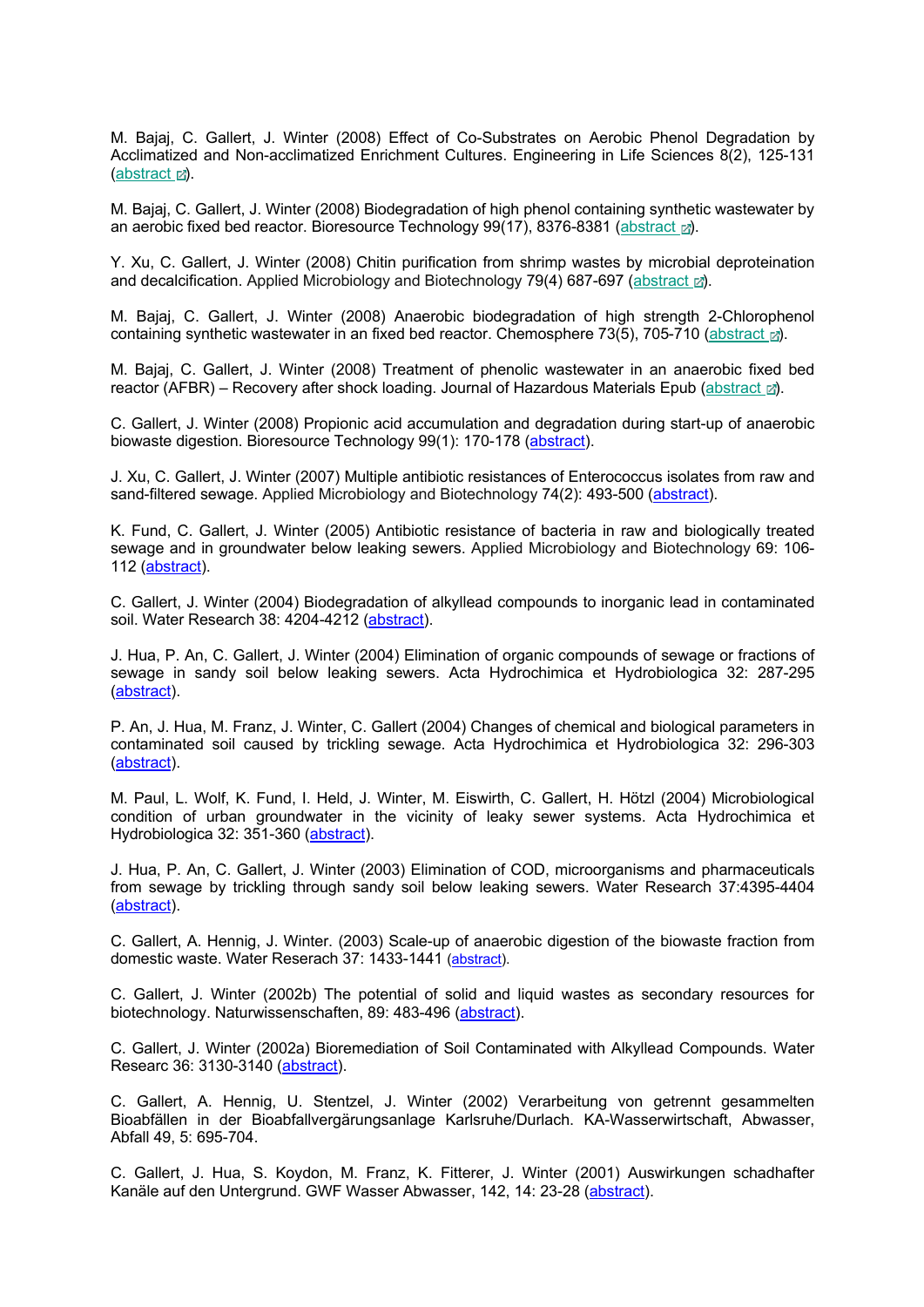C. Gallert (2000) Degradation of Latex and of natural rubber by Streptomyces strain LA 7. Sytematic and Applied Microbiology 23: 433-441 (abstract).

C. Gallert, S. Bauer, J. Winter (1998) Effect of ammonia on anaerobic degradation of protein by a mesophilic and thermophilic biowaste population. Applied Microbiology and Biotechnology 50: 495- 501 (abstract).

C. Gallert, J. Winter (1997) Mesophilic and thermophilic anaerobic digestion of source-sorted organic wastes: effect of ammonia on glucose degradation and methane production. Applied Microbiology and Biotechnology 48: 405-410 (abstract).

C. Gallert, J. Winter (1994) Anaerobic degradation of 4-hydroxybenzoate: Reductive dehydroxylation of 4-hydroxybenzoyl-CoA and ATP formation during 4-hydroxybenzoate decarboxylation by the phenol-metabolizing bacteria of a stable, strictly anaerobic consortium. Applied Microbiology and Biotechnology 42: 408-414 (abstract).

C. Gallert, J. Winter (1993) Uptake of phenol by the phenol-metabolizing bacteria of a stable, strictly anaerobic consortium. Applied Microbiology and Biotechnology 39: 627-631 (abstract).

C. Gallert, J. Winter (1992) Comparison of 4-hydroxybenzoate decarboxylase and phenol carboxylase activities in cell-free extracts of a defined, 4-hydroxybenzoate and phenol degrading anaerobic consortium. Applied Microbiology and Biotechnology 37: 119-124 (abstract).

C. Gallert, G. Knoll, J. Winter (1991) Anaerobic carboxylation of phenol to benzoate: Use of deuterated phenols revealed carboxylation exclusively in C4-position. Applied Microbiology and Biotechnology 36: 124-129 (abstract).

## **Buchbeiträge, Monographien**

Merkblatt DWA-M 380: Co-Vergärung in kommunalen Klärschlammfaulbehältern, Abfallvergärungsanlagen und landwirtschaftlichen Biogasanlagen. Mitwirkung an der Erstellung als Mitglied der DWA-Arbeitsgruppe KEK-4.2 "Vergärung", 2020

C. Gallert, J. Winter (2019) Wastewater treatment processes. In: Industrial Microbiology, David B. Wilson, Hermann Sahm, Klaus-Peter Stahmann, Mattheos Koffas (eds.), Wiley-VCH Verlag, Weinheim (Buch).

C. Gallert, S. Heß (2015) Bewertungskonzepte der Mikrobiologie mit den Schwerpunkten neue Krankheitserreger und Antibiotikaresistenzen. Ergebnisse des Querschnittsthemas "Bewertungskonzepte der Mikrobiologie". BMBF Fördermaßnahme RiSKWa, M. Exner, Th. Schwartz (Hrsg.), RiSKWa-Statuspapier (Artikel).

C. Gallert, J. Winter (2015) Mikrobiologische Grundlagen der Methangärung. In: Anaerobtechnik, Rosenwinkel**,** K.-H., Kroiss**,** H., Dichtl**,** N., Seyfried**,** C.-F., Weiland**,** P. (Hrsg.) 3. Auflage, Springer Verlag; (Buch).

C. Gallert, J. Winter (2013) Biologische Abwasserreinigung. In: Industrielle Mikrobiologie, H. Sahm, G. Antranikian, K.-P. Stahmann, R. Takors (Hrsg.), Springer Spektrum (Buch).

C. Gallert, J. Winter (2006) Biologische Abwasserreinigung. In: Angewandte Mikrobiologie (G. Antranikian ed,) Springer Verlag, S. 489-509 (Buch).

C. Gallert, J. Winter (2005b) Perspectives of wastewater, waste, off-gas and soil treatment. In: Environmental Biotechnology – Concepts and Application (H.-J. Jördening, J. Winter eds.), Wiley-VCH-Verlag Weinheim, pg. 439-451 (Buch)

C. Gallert, J. Winter (2005a) Bacterial Metabolism in Wastewater Treatment Systems. In: Environmental Biotechnology – Concepts and Application (H.-J. Jördening, J. Winter eds.), Wiley-VCH-Verlag Weinheim, pg. 1-48 (Buch).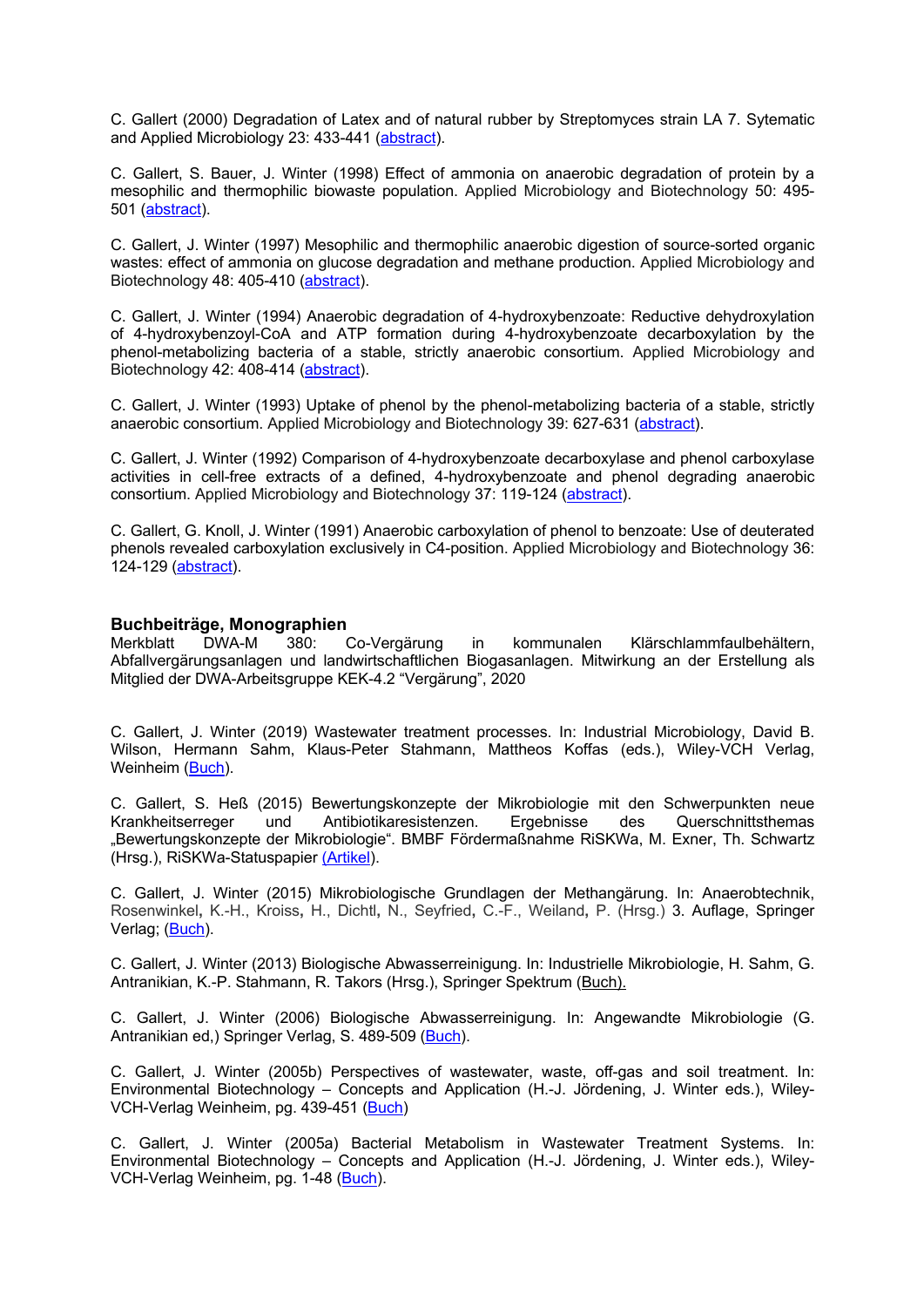D. Zitzelsberger, K. Bleicher, C. Gallert und J. Winter (2001) Stand der Technik und neue Entwicklungen von Kleinstkläranlagen für den mobilen Einsatz. In: DESAR Kleine Kläranlagen und Wasserwiederverwendung. 30. Abwassertechnisches Seminar & 13. DECHEMA-Fachgespräch Umweltschutz 17. und 18. Mai 2001 Garching. Berichte aus Wassergüte- und Abfallwirtschaft, Technische Universität München No. 161:355-379, Druck: Hieronymus Buchreproduktions-GmbH, Lerchenstr. 5, 80995 München.

C. Gallert, J. Winter (2000) Bio- and Pyrotechnology of solid waste treatment. Biotechnology Volume 11c: Environmental Processes III : Solid wastes, Waste gas treatment, Preparation of drinking water. (H.-J. Rehm, G. Reed, A. Pühler and P. Stadler (series eds.). Klein/Winter (volume eds.) pg. 5-33, (Buch).

C. Gallert and J. Winter (1999) Bacterial metabolism in wastewater treatment systems. Biotechnology, Volume 11a: Environmental Processes I Wastewater treatment. H.-J. Rehm, G. Reed, A. Pühler and P. Stadler (eds.) Volume ed. J. Winter Wiley-VCH Weinheim, Chapter 2, pg. 17-53, (Buch).

C. Gallert and J. Winter (1998) Mikrobiologie anaerober Gärprozesse. DECHEMA Fachgespräche Umwelt: Technik anaerober Prozesse (Herausg. H. Märkl, R. Stegmann) S. 19-34, DECHEMA e.V. **Conferences (Poster\* and oral presentations)**

C. Gallert (2019) Reduction of pathogenic, antibiotic resistant bacteria by advanced wastewater treatment technologies. International Public Health Conference OLCHPC-2019; Chicago, USA September 26-27, 2019

C. Gallert (2019) Antimicrobial resistance determinants in aquatic environments; NLWKN in Verden/Aller am 22.02.2019

C. Gallert (2019) Antimicrobial resistance in water. Antimicrobial Resistance at the Human-Animal-Environment Interface; Seminar Veterinary Public Health 2019, 8th February 2019, Hannover **Germany** 

C. Gallert (2018) Staphylococci from aquatic environments with inducible resistance to macrolides, lincosamides and streptogramin B (MLS<sub>B</sub>)-Induction of cross-resistance against MLSB by the omnipresent metabolite anhydroerythromycin. BIT´s 16th Annual Congress of International Drug Discovery Science and Technology-2018 (IDDST) August 16-18, 2018 in Boston, Massachusetts, USA

S. Heß and C. Gallert (2017) Elimination of pathogenic, antibiotic resistant bacteria by advanced wastewater treatment technologies. IWA 4<sup>th</sup> Water Research Conference: The role of water technology innovation in the blue economy, September 10-13, 2017 in Waterloo, Ontario Canada\*

C. Gallert (2017) Multiresistant bacteria in aqueous environment.  $2<sup>nd</sup>$  International Conference and Expo on Water Microbiology & Novel Technologies. August 28-30, 2017 Philadelphia, USA

C. Gallert (2017) Multi(drug)resistant bacteria in aqueous environment. International Conference on Energy, Environment and Information System (ICENIS). UNDIP, Semarang, Indonesia, 15<sup>th</sup> August -16th August 2017

S. Heß, C. Gallert (2016) Elimination of micro-pollutants and antibiotic resistant bacteria by advanced wastewater treatment technologies. International Conference and Expo on Water Microbiology & Novel Technologies, July 18-19, 2016 Chicago, Illinois, USA

C. Gallert (2016) Mikrobiologische Grundlagen der Methangärung. 13. Hannoversche Industrieabwassertage (HIT), 07./08.04.2016, Hannover

M. Bajaj, D. Freikowski, C. Gallert and J. Winter (2016) Microbiology in arsenate and selenate containing groundwater. Sino-Germany Symposium on Novel Materials and Techniques for Emerging Pollutants Immobilization from Aqueous Media, Tongji University, 26.-27.01.2016, Shanghai, China

S. Heß, C. Gallert, J. Winter (2016) Elimination of micro-pollutants and pathogenic (antibiotic resistant) bacteria by advanced wastewater treatment technologies. Sino-Germany Symposium on Novel Materials and Techniques for Emerging Pollutants Immobilization from Aqueous Media, Tongji University, 26.-27.01.2016, Shanghai, China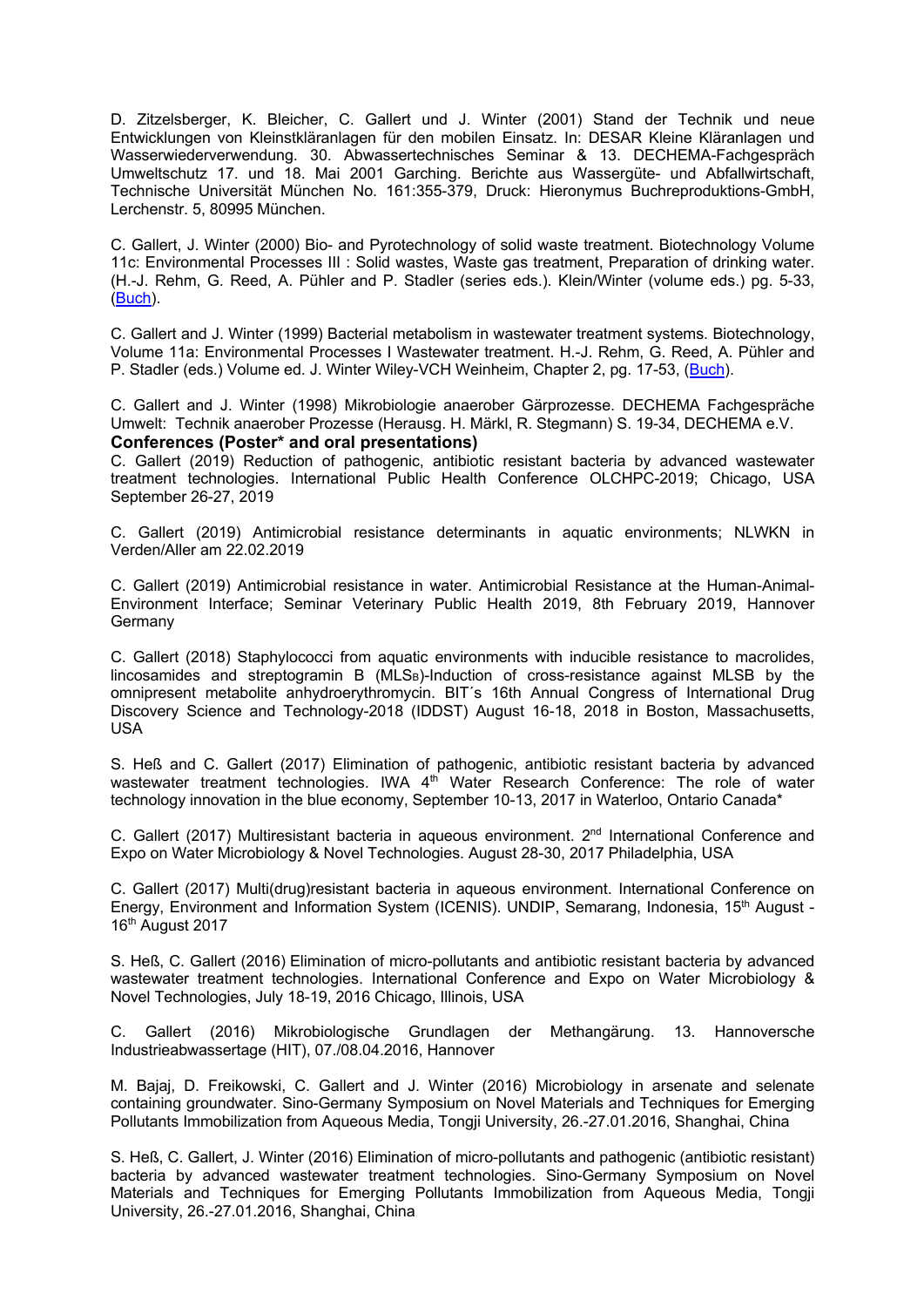S. Heß, C. Gallert (2015) Antibiotic resistance: Is the clinical wild-type definition transferable to aquatic strains? ICAAC/ICC Interscience Conference on Antimicrobial Agents and Chemotherapy September, 18.-21.09. 2015 San Diego, CA

S. Heß, C. Gallert (2015) Abundance of different antibiotic resistances in treated sewage and receiving water bodies – 3rd International symposium on the environmental dimension of antibiotic resistance (EDAR), 17.-21.05.2015, Werningerode\*

K. Schlüter, C. Gallert (2015) Kinetics of syntrophic propionate degrading cultures. Jahrestagung der VAAM vom 01.-04.03.2015, Marburg/Lahn\*

S. Heß, C. Gallert (2014) Staphylococci from aquatic environments with inducible resistance to macrolides, lincosamides and streptogramin B ( $MLS_B$ ) - Induction of cross-resistance against  $MLS_B$  by anhydroerythromycin. Gemeinsame Jahrestagung der VAAM&DGHM, 05.-08.10.2014, Dresden

Ch. Mörtelmaier, C. Li, J. Winter, C. Gallert (2014) Action and abundance of propionate degrading bacteria in biogas reactors treating organic wastes. 2nd International Conference on Biogas Microbiology ICBM, 10-12 June 2014, Uppsala Sweden

K. Schlüter, C. Gallert (2014) Kinetics for syntrophic propionate oxidation in enrichments from biogas reactors and defined microbial co-cultures. 2nd International Conference on Biogas Microbiology ICBM, 10-12 June 2014, Uppsala Sweden\*

Ch. Mörtelmaier, C. Gallert, J. Winter (2014) Propionate Oxidizing Bacteria in wet and dry biowaste digestion. 2nd International Conference on Biogas Microbiology ICBM, 10-12 June 2014, Uppsala Sweden\*

S. Heß, J. Winter, C. Gallert (2013) Antibiotic-resistant staphylococci in the aquatic environment. FEMS Microbiology Congress, 21.-25.07.2013, Leipzig\*

S. Heß, J. Winter, C. Gallert (2012) Antibiotic resistant staphylococci in the environment? DGHM Jahrestagung, 30.09.–03.10.2012, Hamburg\*

S. Schmidt, J. Winter and C. Gallert (2012) Long-term effects of antibiotics on C- and N- removal and viable bacteria in lab-scale wastewater treatment plants. IWA World Water Congress, 16-21 September 2012, Busan, Korea

C. Gallert and J. Winter (2012) Wet anaerobic digestion of source-sorted municipal wastes – Process efficiency and bottle-neck reactions. German-Russian Forum Biotechnology, 11. /12.09.2012 - Kazan, Russia

C. Gallert and J. Winter (2011) Microbial life under halophilic conditions. Third Baikal Symposium on Microbiology, Oct 3-8, 2011, Irkutsk, Russia

D. Freikowski, C. Gallert and J. Winter (2011) Insights of Microbial Transformation of Arsenic Compounds. UCLA, Department of Microbiology, March 22, 2011, Los Angeles, CA

D. Freikowski, C. Gallert and J. Winter (2011) Laboratory and Field Experiments on Microbial Transformation of Arsenic. AEHS West Coast Conference, March 14-17, 2011, San Diego, CA

D. Jost. C. Gallert and J. Winter (2011) Transport and Activity of Microorganisms in the Capillary Fringe. AEHS West Coast Conference, March 14-17, 2011, San Diego, CA\*

D. Freikowski, C. Gallert and J. Winter (2010) Laboratory and Field Experiments on Microbial Transformation of Arsenic. Soils, Sediment and Water, Oct 22-23, 2010, Amherst MA\*

C. Gallert and J. Winter (2010) Renewable Energy from Landfill Gas, Wind Power and Solar Energy on a Former Landfill Site. Soils, Sediment and Water, Oct 22-23, 2010, Amherst MA\*

C. Gallert and J. Winter (2010) Treatment of saline wastewater in coastal areas. DAAD Expert Seminar on "Wastewater & Waste Management in Coastal Areas", 01.-05.03.2010 Accra, Ghana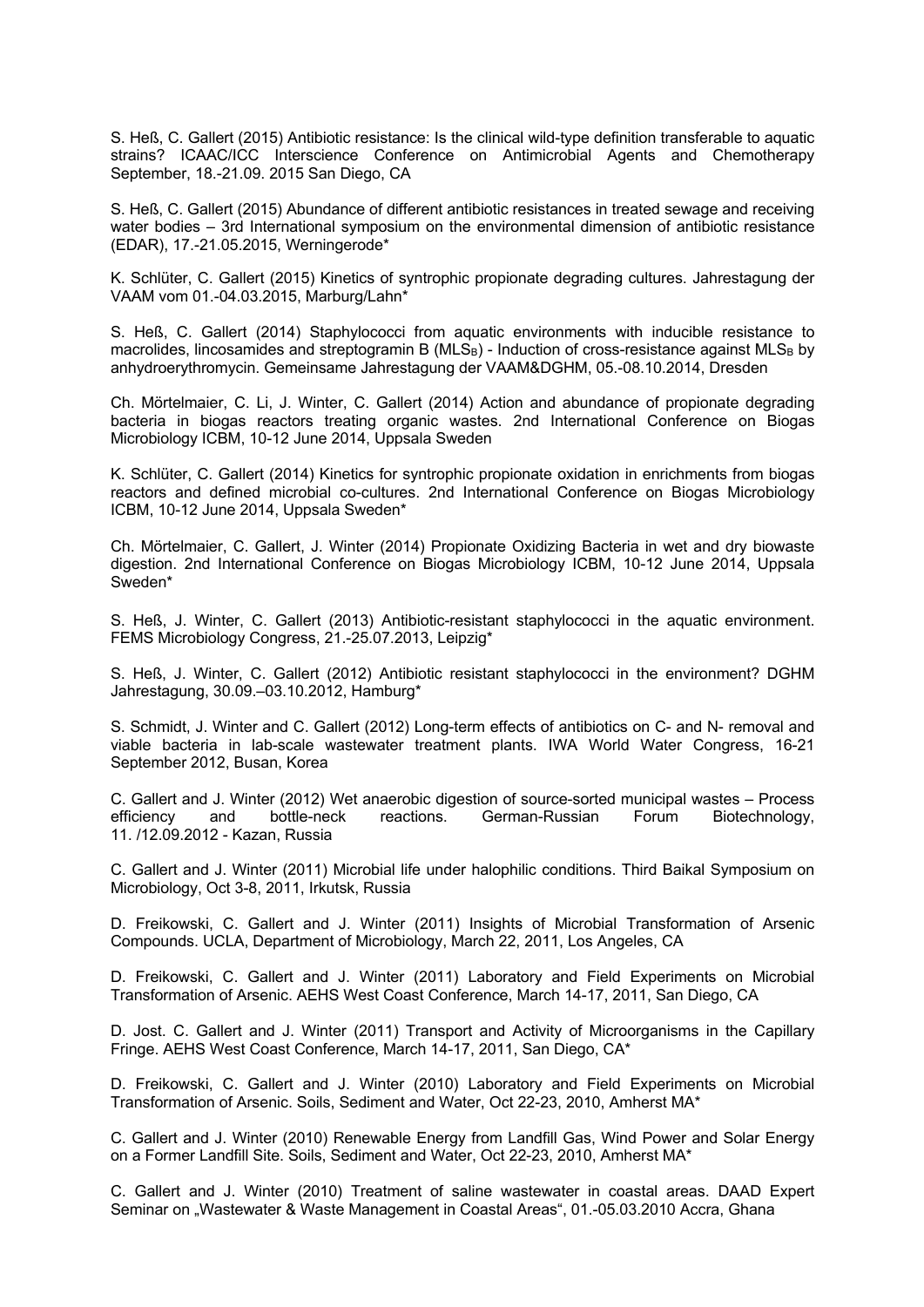C. Gallert und J. Winter. Biologische Abwasserreinigung unter Hochsalzbedingungen (2009) Industrietage Wassertechnik. Gemeinschaftsveranstaltung der DECHEMA und der DWA, Fulda, 30.11./01.12.09. DWA proceedings "Management und Behandlung industrieller Prozess- und Abwässer, p44-58

C. Gallert and J. Winter (2009) Composting of the organic fraction of municipal solid waste -Different strategies and examples from praxi-. IWA conference on Decentralized Water and Wastewater International Network (DEWSIN), 10-13 November, Kathmandu, Nepal

D. Freikowski, C. Gallert and J. Winter (2009) Microbial Transformation of Arsenic Compounds. Soils, Sediment and Water, Oct 21, 2009, Amherst MA

D. Freikowski, C. Gallert and J. Winter (2009) Microbial Transformation of Arsenic Compounds – Laboratiry work and field experiments. Woods Hole Oceanographic Institution, Biology Department, Prof. S. Sievert, Oct 14, 2009, Woods Hole, MA

C. Gallert and J. Winter (2009) Landfill gas utilisation. Guest lecture an der UNDIP (University of Diponegoro) at 18.08.09, Semerang, Indonesia

C. Gallert, J. Hua, P. An, J. Winter (2009) Risk assessment of leaky sewers in urban underground. HEIC 2009, 12.-16.01.2009, Concepcion, Chile.\*

D. Freikowski, C. Gallert, J. Winter (2008) Microbial transformation of arsenic compounds. Soils, Sediment and Water, Oct 20-24, 2008, Amherst MA\*

J. Winter, J. Hua, P. An, C. Gallert (2008) Risk assessment of sewage from leaky sewers in urban underground for soil and groundwater. AWR 2008, Africa water resources management IASTED, Sept. 08, Gaboronne, Botwana

C. Gallert, J. Winter (2008) Waste treatment technology to support sustainable urban development. International Seminar on sustainable urban development (ISoSUD 2008) Trisakti University 20.-21.08.2008 Jakarta, Indonesia

C. Gallert, J. Winter (2007) Application of high rate anaerobic processes for industrial wastewater. BioMicroWorld-2007, 27.11. -01.12.07, Sevilla, Spain\*

C. Gallert, J. Winter (2006) Bioremediation of Soil Contaminated with Organolead Compounds: Laboratory and Field Studies. Soils, Sediment and Water, Oct 16-19, 2006, Amherst, MA

J. Winter, C. Gallert (2006) Gefährdungspotential von Abwasser aus undichten Kanälen für Boden und Grundwasser. DWA-Proceedings "Undichte Kanäle – (K)Ein Risiko, Okt. 2006 DECHEMA, Frankfurt. (Abschlußtagung der DFG Forschergruppe "Kanalleckagen)

Pinglin An, Jianmin Hua, J. Winter J. C. Gallert (2006) Elimination von organischen und anorganischen Verunreinigungen, sowie von Bakterien bei der Versickerung von kommunalem Abwasser im Untergrund unter undichten Kanälen. DWA-Proceedings "Undichte Kanäle – (K)Ein Risiko, Okt. 2006 DECHEMA, Frankfurt

Satoto E. Nayano, C. Gallert , J. Winter (2006) Potential use of foodwaste as co-substrate in anaerobic degradation of organic fraction of municipal solid waste. In Proceedings Environmental Technology and Management Conference (ISBN 979-8456-21-1) Improving the Quality of Life through a Better Environment 2006 07.-08.09.2006 Bandung, West Java, Indonesia

C. Gallert and J. Winter (2006) Current Situation of Biotechnology and Environmental Biotechnology – An Overview. In Proceedings Environmental Technology and Management Conference 2006 7-8 Sept. 2006 Bandung, West Java, Indonesia (ISBN 979-8456-21-1) Improving the Quality of Life through a Better Environment. Page Ple-03, 1 – 15, 2006 07.-08.09.2006 Bandung, West Java, Indonesia

Y. Xu, C. Gallert and J. Winter (2006) Chitin production from shrimp waste- A two step anaerobic bio process. Chitin workshop at Puspitec in September 2006, Serpong, Indonesia